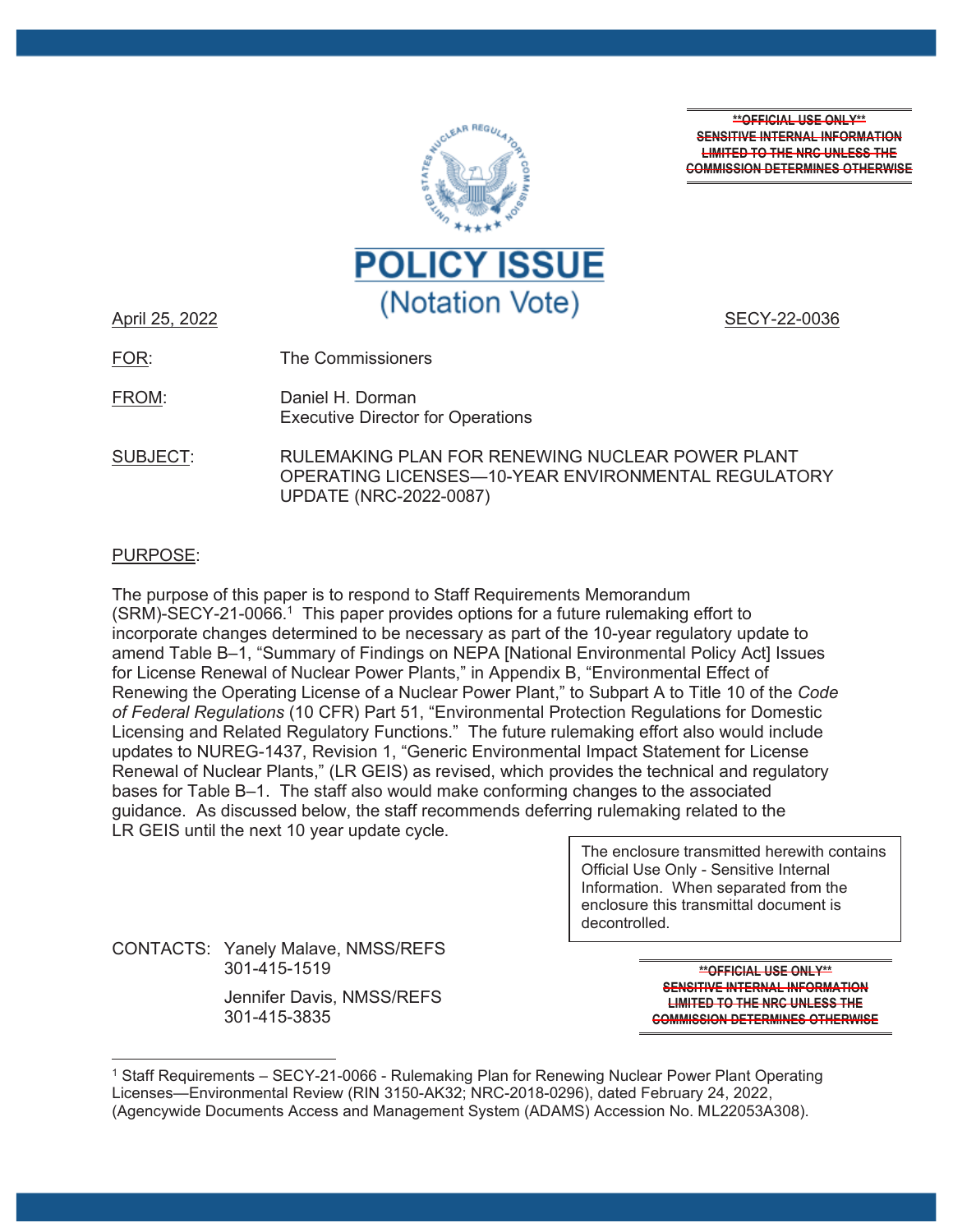# SUMMARY:

As directed in SRM-SECY-21-0066, this rulemaking plan provides options for a future effort to incorporate any changes determined to be necessary for the 10-year regulatory update cycle. These options would be scheduled to take place following the rulemaking approved by the Commission in SRM-SECY-22-0024, dated April 5, 2022. In SECY-22-0024 the staff responded to the Commission's direction in SRM-SECY-21-0066 to remove the word "initial" from 10 CFR 51.53(c)(3) and revise Table B–1 and the LR GEIS to include a thorough evaluation of the environmental impacts of renewing the operating license of a nuclear power plant for one term of subsequent license renewal (SLR). The scope of a second rulemaking would address new regulatory changes, new data or information obtained, and lessons learned and knowledge gained from license renewal environmental reviews performed after completion of the rulemaking described in SECY-22-0024. Additionally, the staff would consider and incorporate, as appropriate, NEPA and license renewal-related issues that were identified in SECY-21-0066 but deferred in the proposed rulemaking plan presented in SECY-22-0024.

# BACKGROUND:

In SRM-SECY-21-0066, the Commission directed the staff to provide a rulemaking plan for updating the LR GEIS and Table B-1 to account for SLR and removing the word "initial" from 10 CFR 51.53(c). The staff provided this rulemaking plan in SECY-22-0024. In SRM-SECY-21-0066, the Commission also directed the staff to provide a follow-on paper that would consider options for a future effort that would incorporate any changes determined to be necessary for the 10-year regulatory update cycle. These options are discussed below.

The introduction to Appendix B to Subpart A of 10 CFR Part 51 states that, on a 10-year cycle, the Commission intends to review the material in Appendix B, including Table B–1, and update it if necessary (61 FR 28467; June 5, 1996). The comprehensive 10-year review and update process established by the Commission ensures that the license renewal review process remains efficient and that the analyses of environmental impacts in the LR GEIS remain accurate. It also ensures that future environmental reviews meet the "hard look" standard under NEPA.

The primary purpose of the LR GEIS is to identify all NEPA issues for license renewal and evaluate those environmental impacts considered to be generic to all nuclear power plants, or a subset of plants. The LR GEIS also identifies issues that need to be addressed in nuclear power plant site-specific environmental reviews for nuclear power plant license renewals. The U.S. Nuclear Regulatory Commission (NRC) documents these reviews in supplemental environmental impact statements to the LR GEIS.

Consistent with Commission direction in SRM-SECY-21-0066, this plan presents options for a second rulemaking, and considers any necessary changes to the LR GEIS and Table B–1. When revising the LR GEIS, the NRC staff would consider the need to modify, add to, consolidate, or delete any of the environmental issues evaluated in the LR GEIS. The focus of any amendments conducted by this second rulemaking would be to address new regulatory changes, new data or information obtained, and lessons learned and knowledge gained from license renewal environmental reviews performed since completion of the rulemaking described in SECY-22-0024. The rulemaking would consider and incorporate, as appropriate, license-renewal issues that were identified in SECY-21-0066 but deferred in the proposed rulemaking plan presented in SECY-22-0024.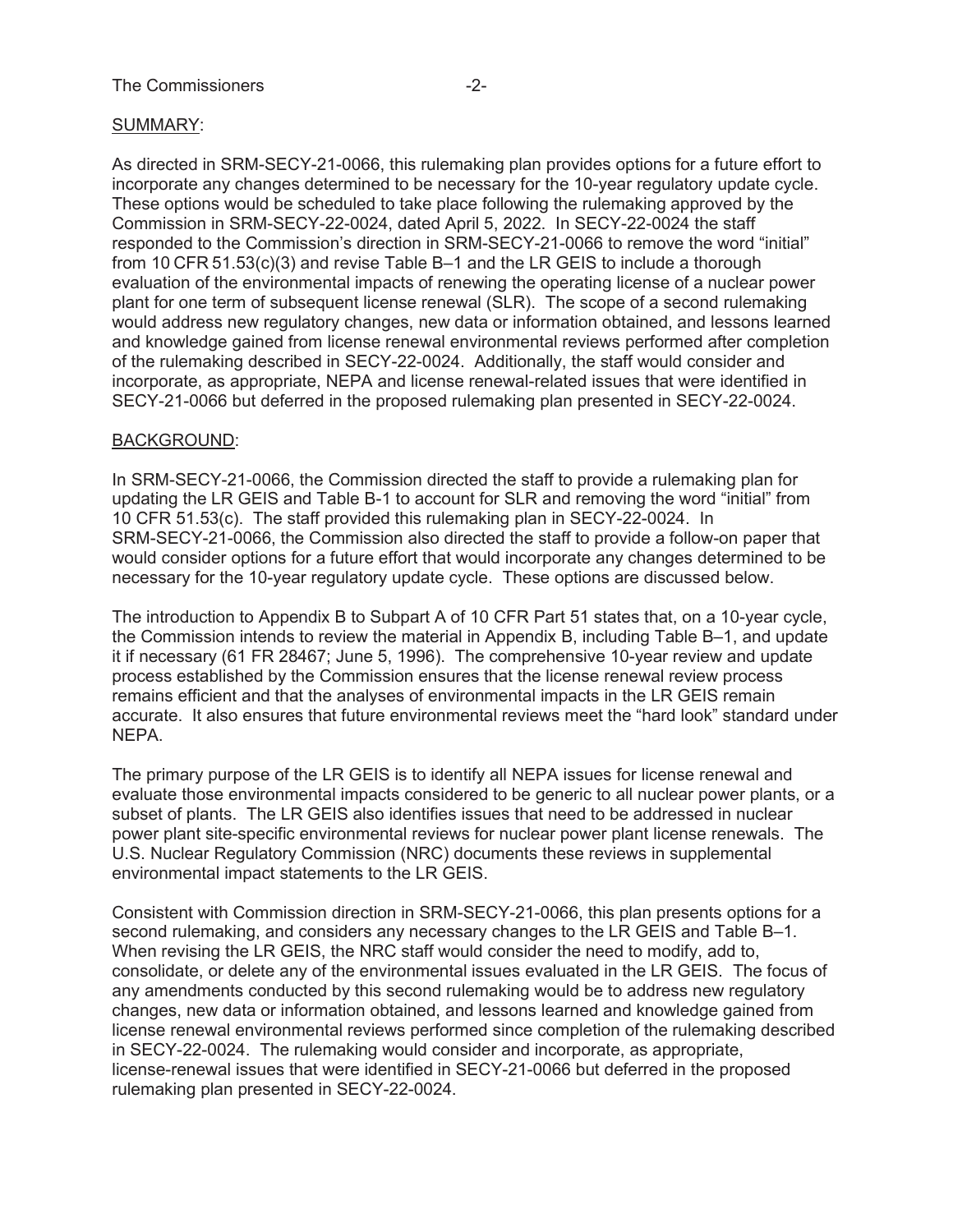# The Commissioners and the Commissioners of the state of  $-3-$

To ensure a comprehensive 10-year review and update, the staff would conduct an environmental scoping process in accordance with the NRC's regulations at 10 CFR 51.26, "Requirement to publish notice of intent and conduct scoping process." This scoping process would ensure a comprehensive 10-year review and update, and would be conducted in a manner similar to that performed in 2020 (as described in SECY-22-0024). The results of that scoping process are documented in the staff's scoping summary report (ADAMS Package Accession No. ML21039A574). The staff would evaluate any future changes to environmental laws, regulations, and other environmental-related information and would assess the need to further amend the NRC's regulations.

The staff would further consider public and other stakeholder comments to help validate existing issues and identify new NEPA issues; however, the staff would consider using expanded and enhanced opportunities for public involvement to include State government agencies and Tribal officials. For example, the staff proposes to conduct hybrid scoping meetings at NRC headquarters and at select regional locations across the United States.

The following sections present the staff's proposed rulemaking plan.

### DISCUSSION:

# Title

Renewing Nuclear Power Plant Operating Licenses—10-Year Environmental Regulatory Update

### **Regulation**

This rulemaking will update 10 CFR Part 51 environmental protection regulations specific to nuclear power plant license renewal in Appendix B to Subpart A and 10 CFR 51.53(c). It will also provide necessary underlying updates to the LR GEIS consistent with the 10-year regulatory update to Table B–1.

### Regulatory Issue

The LR GEIS provides the technical and regulatory bases for the summary of findings on NEPA issues in Table B–1 in Appendix B to Subpart A of 10 CFR Part 51. The regulations in 10 CFR Part 51 state that the Commission intends to review Appendix B, Table B–1, along with technical supporting documentation (NUREG-1437), on a 10-year cycle and update it if necessary. For this second rulemaking, the staff has identified several specific NEPA and license renewal-related issues for possible revision and update. These include issues and topics that were identified in SECY-21-0066 but deferred in SECY-22-0024. Detailed information about these issues is provided under "Description of Rulemaking: Scope," below.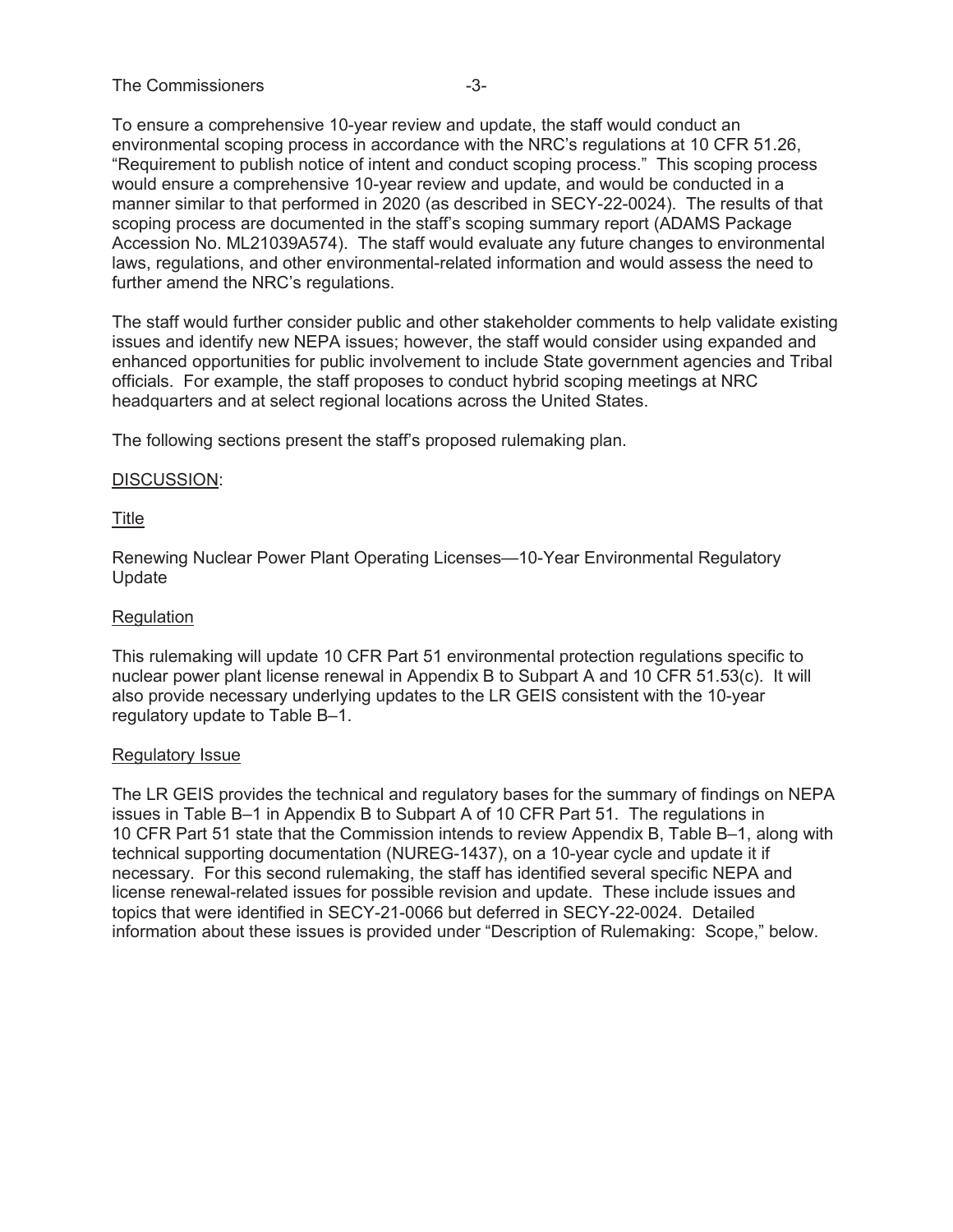# Existing Regulatory Framework

The NRC's existing regulatory framework consists of the following regulations and guidance:

- Regulations:
	- Table B–1 in Appendix B to Subpart A of 10 CFR Part 51.
	- The 10 CFR 51.53(c) (addressing environmental reports for license renewal).
	- The 10 CFR 51.71(d) (addressing site-specific draft supplemental environmental impact statements).
	- The 10 CFR 51.95(c) (addressing site-specific final supplemental environmental impact statements).
- Technical and regulatory basis document:
	- NUREG-1437, as revised (LR GEIS)
- Guidance:
	- Regulatory Guide 4.2, Supplement 1, as revised, "Preparation of Environmental Reports for Nuclear Power Plant License Renewal Applications," issued June 2013.
	- NUREG-1555, Supplement 1, as revised, "Standard Review Plans for Environmental Reviews for Nuclear Power Plants, Supplement 1: Operating License Renewal," issued June 2013.

### Explanation of Why Rulemaking is the Regulatory Solution

In SRM-SECY-21-0066, the Commission directed the staff to provide options for a future effort that would incorporate any changes determined to be necessary for the 10-year regulatory update cycle. This second rulemaking would follow the initial rulemaking approved by the Commission to update the LR GEIS to address SLR and make corresponding amendments to Table B–1 and 10 CFR 51.53(c). Because the findings of the LR GEIS are incorporated in Table B-1, the agency would need to undertake a rulemaking to amend Table B-1 to reflect any changes to the LR GEIS.

The staff has identified two schedule options for implementing the Commission's direction in SRM-SECY-21-0066 for a future 10-year review and update. The scope of the rulemaking, as presented in "Description of Rulemaking: Scope" below, would be the same for each option.

### Alternative 1 (Sequential Rulemaking)

Under this alternative, the staff would initiate scoping for the 10-year regulatory review and update immediately upon completion of the rulemaking approved by SRM-SECY-22-0024, which includes updating the LR GEIS to address SLR and making corresponding amendments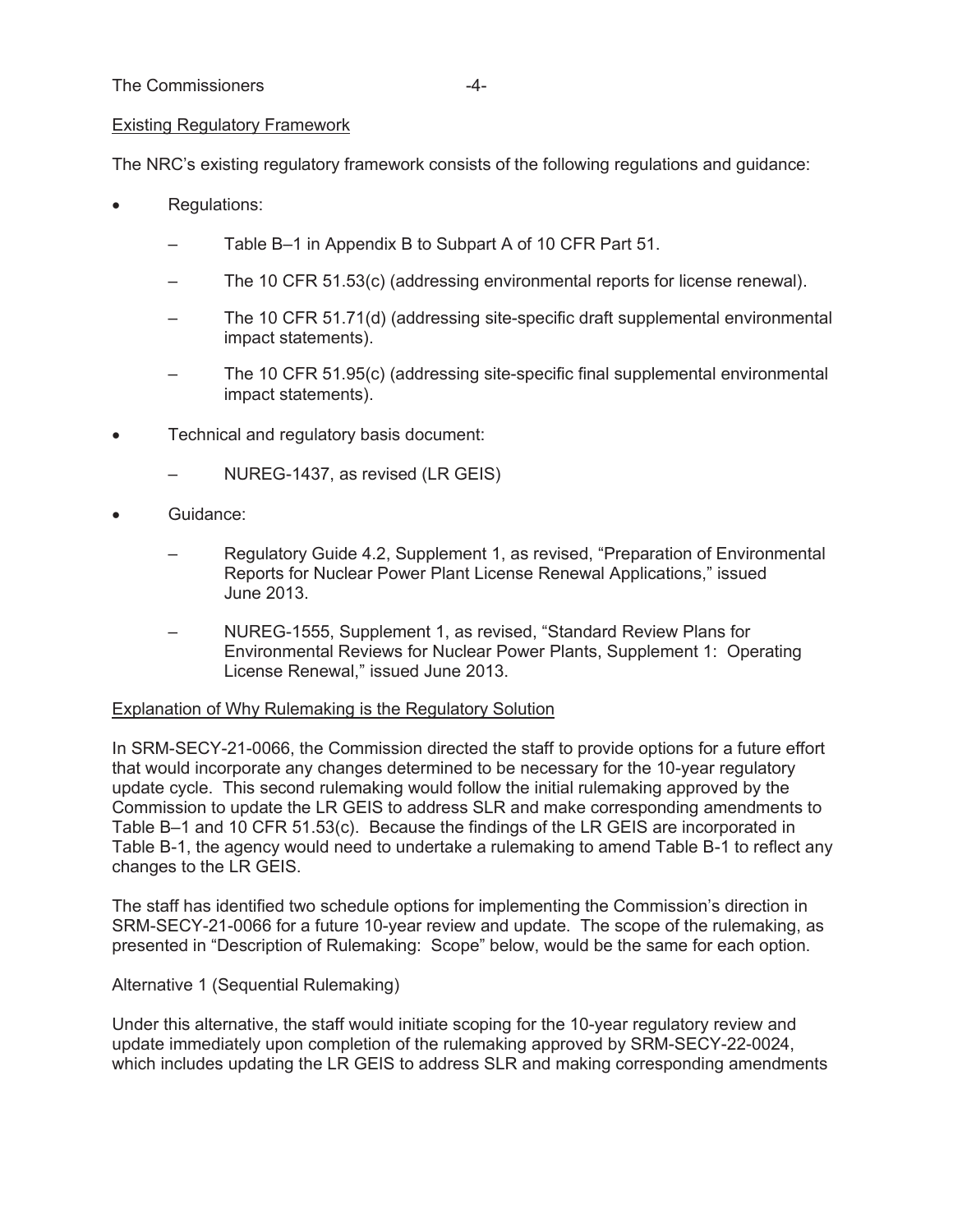to Table B–1 and 10 CFR 51.53(c). Based on the schedule approved in SRM-SECY-22-0024 for the first rulemaking, the staff would initiate this second rulemaking activity in fiscal year (FY) 2025.

Advantages. Proceeding with a sequential rulemaking would have the greatest potential for preserving (retaining) the institutional knowledge of key staff involved with the first rulemaking. The efficiency of the 10-year regulatory review and update will benefit from the immediate application of best practices identified during the initial rulemaking effort. As explained in SECY-22-0024, updating the LR GEIS to account for SLR necessitates a review of all current legal and technical information to comport with NEPA's hard look requirement. As a result, there would be few (if any) new technical matters to address for either initial license renewal or SLR at the time the first rule is completed.

Disadvantages. While the staff proposes to conduct a new environmental scoping effort, there may not be a sufficient number of new issues (e.g., derived from completed environmental reviews) to consider for the purposes of a comprehensive 10-year regulatory review and update. Additionally, the license renewal related issues identified in SECY-21-0066 but deferred in SECY-22-0024 generally will not arise for many years, as described below. Therefore, at the conclusion of scoping, the staff may not identify any changes affecting the findings on NEPA issues in Table B–1 in Appendix B to Subpart A of 10 CFR Part 51, the LR GEIS, and associated guidance, despite staff resources having been expended on a new environmental scoping effort.

#### Alternative 2 (Deferred Rulemaking)

Under this alternative, the staff would defer the initiation of the 10-year regulatory review and update until what would be the next 10-year review and update cycle, consistent with the Commission's intent to review the material in Appendix B, including Table B–1, and update it if necessary (61 FR 28467; June 5, 1996). The staff originally had proposed to begin the 10-year review and update in 2020 (7 years after completion of the last comprehensive update in 2013). Therefore, based on the proposed schedule presented in SECY-22-0024 for completion of the first rulemaking (in FY 2024), the staff recommends that a future rulemaking to consider a comprehensive 10-year review and update of the LR GEIS and Table B–1 be deferred, to begin no sooner than FY 2031. Upon completion of scoping, the staff would submit a new rulemaking plan to the Commission, consistent with the process used in SECY-21-0066 and the previous 10-year update. Should the Commission approve this option, the staff would designate the ongoing rulemaking to update the LR GEIS to apply to subsequent license renewals and Table B-1 as the agency's 10-year update for this cycle, thus, maintaining the "hard look" standard required by NEPA. As described in SECY-22-0024, the staff will fully evaluate all issues identified in the LR GEIS to comply with NEPA's hard look requirement.

Advantages. Under this alternative, the staff's evaluation and the environmental scoping process would be more likely to yield issues and information that are ripe for review and consideration for changes to the findings on NEPA issues in Table B–1 in Appendix B to Subpart A of 10 CFR Part 51, the LR GEIS, and associated guidance. This new information would likely include new regulatory changes, new data or information, and lessons learned and knowledge gained from license renewal environmental reviews performed since completion of the initial rulemaking in accordance with SECY-22-0024.

Further, under this alternative, the staff expects that agency stakeholders would be more likely to engage in environmental scoping associated with the 10-year review and update, including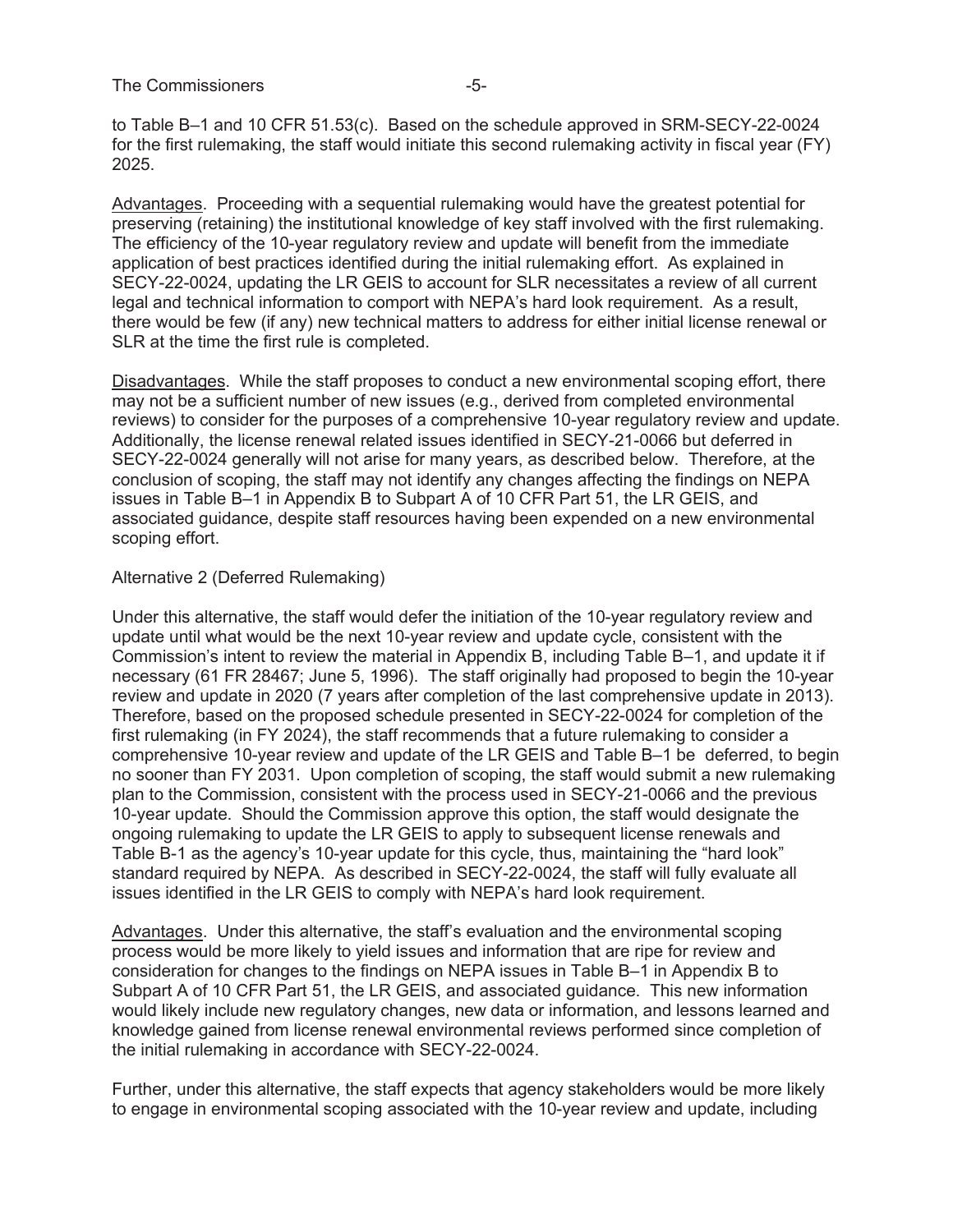identification of regulatory and environmental issues of concern, given the additional time that would have elapsed since completion of the first rulemaking.

Disadvantages. In contrast to Alternative 1, given the current expected demographics of the staff with experience in this type of rulemaking activity and environmental reviews, deferring initiation could complicate development of the second rulemaking given the anticipated loss of the knowledgeable staff who supported the first rulemaking. However, this loss of institutional knowledge can be mitigated by conducting appropriate hiring, knowledge management, knowledge transfer, and mentoring with new environmental, rulemaking, and other staff integral to the rulemaking and associated NEPA activities.

### Description of Rulemaking: Scope

The scope of the second rulemaking and update would amend the summary of findings on NEPA issues in Table B–1 of Appendix B to Subpart A of 10 CFR Part 51 and update the LR GEIS, as necessary. Specifically, as part of the proposed comprehensive 10-year review and update, the staff would consider and incorporate, as appropriate, new information related to NEPA and license renewal-related issues that were deferred in the proposed rulemaking plan presented in SECY-22-0024. Both alternatives address the same rulemaking scope. Because Alternative 2 would begin approximately 7 years after Alternative 1, the staff expects Alternative 2 is likely to address additional new information related to NEPA and license-renewal related issues; that would not be necessary for a rule that begins immediately after the rulemaking plan approved in SRM-SECY-22-0024 is completed.

As discussed above under the "Background" section, the staff also would conduct an environmental scoping process to inform the staff's review of possible issues for update in the LR GEIS and Table B–1.

The NEPA and environmental issues that the staff proposes to revise and update, discussed below, would incorporate lessons learned and knowledge gained from license renewal environmental reviews conducted by the staff during the period following issuance of the final rule approved by SRM-SECY-22-0024. Other updates would include, but would not be limited to, reflecting changes to environmental laws, regulations, and other environmental related information; incorporating the latest best practices for environmental reviews; and reflecting changes in current and emerging nuclear generation and other replacement power technologies. The staff anticipates that the full scope of these changes would, if implemented, reduce applicant burden in preparing environmental reports; improve the efficiency of staff reviews; better reflect emerging technologies; improve alignment with industry and other Federal agency standards and guidance; and improve the clarity of the LR GEIS. Examples of specific NEPA and license renewal-related issues identified as needing revision and possible update include the following:

Consideration of Current and Emerging Environmental Review Issues:

x *Advanced and/or small modular reactors (SMRs)—*Advanced reactor and SMR licensees could apply for license renewal in the future. The staff considered addressing advanced reactor and SMR license renewal environmental reviews in the LR GEIS. For example, the staff could provide a qualitative impacts analysis in the LR GEIS to lay the framework for generic environmental impact determinations for renewal of advanced reactors and SMRs by leveraging the generic environmental impact determinations for operating light-water reactors.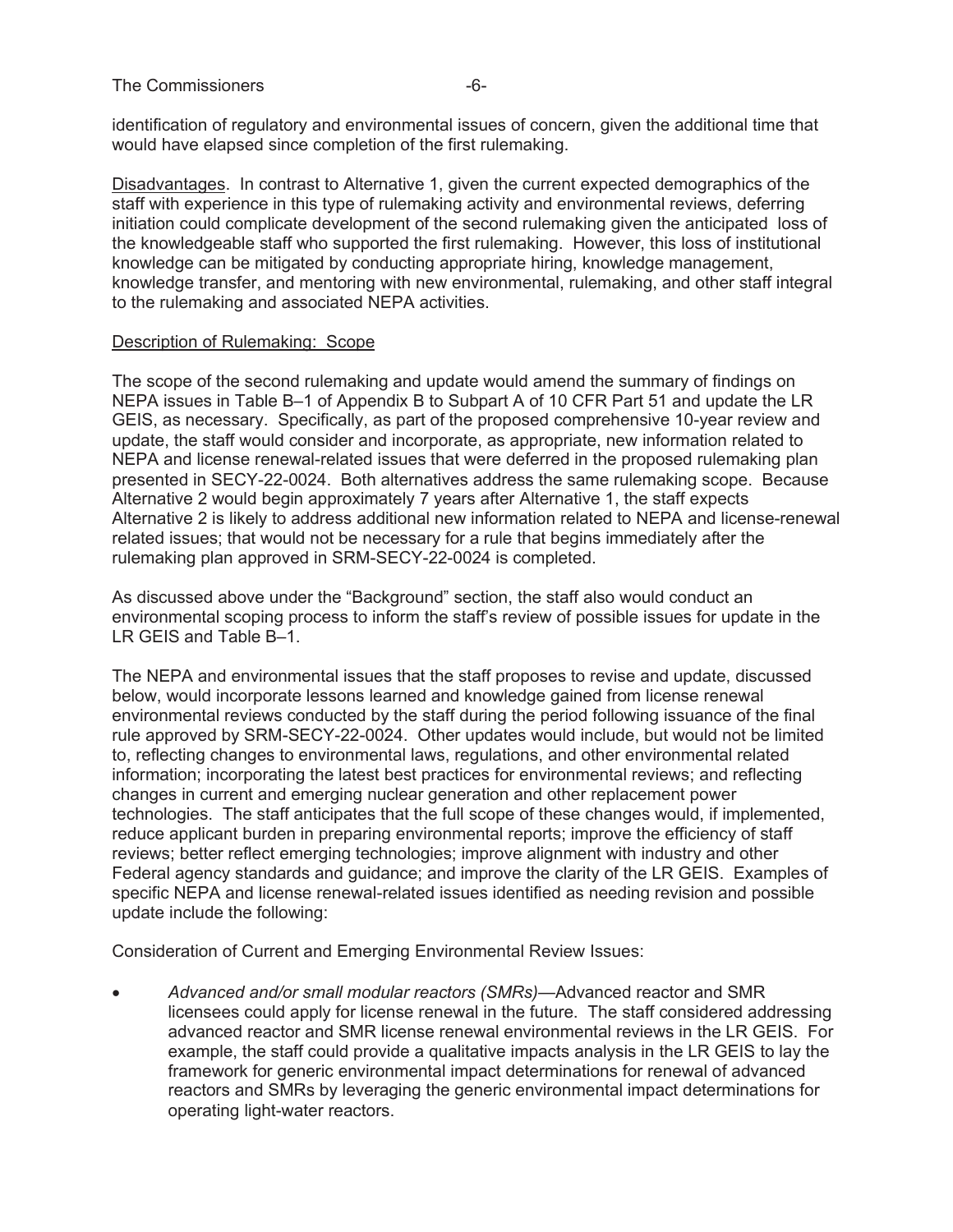# The Commissioners and the Commissioners of the Commissioners of the state of the state of the state of the state of the state of the state of the state of the state of the state of the state of the state of the state of th

x *Include the environmental impacts of new, large, light-water reactors holding an operating license, construction permit, or combined license after June 30, 1995, (e.g., Vogtle Electric Generating Plant (Vogtle) Units 3 and 4) (update the LR GEIS and amend the rule to address this issue)*—NRC regulations limit the findings in 10 CFR Part 51, Appendix B to Subpart A, Table B–1, to nuclear plants licensed for operation or permitted for construction before June 30, 1995. NRC regulations at 10 CFR 51.53(c)(3) contain a similar restriction. However, the licensee for Vogtle Units 3 and 4 could apply for license renewal at a future date. The staff proposes to revise the LR GEIS and amend the regulations to consider large, light-water reactors permitted for construction after this date.

# Description of Rulemaking: Preliminary Backfitting and Issue Finality Analysis

This rulemaking does not constitute "backfitting," as defined in 10 CFR 50.109(a)(1) of the Backfit Rule. This rulemaking does not meet the definition of a backfit, because it does not propose a "modification of or addition to systems, structures, components, or design of a facility; or the design approval or manufacturing license for a facility; or the procedures or organization required to design, construct or operate a facility." Similarly, this rulemaking does not constitute an action inconsistent with any of the issue finality provisions in 10 CFR Part 52, "Licenses, Certifications, and Approvals for Nuclear Power Plants." Additionally, this rulemaking would not constitute forward-fitting as that term is defined in Management Directive 8.4, "Management of Backfitting, Forward Fitting, Issue Finality, and Information Requests."

# Description of Rulemaking: Estimated Schedule

As specified in Appendix B to Subpart A of 10 CFR Part 51, the staff would follow the standard 10-year review and update process and conduct environmental scoping prior to developing a rulemaking plan. The Commission would review that rulemaking plan and provide direction to the staff within an SRM. The following is the estimated schedule for the rulemaking:

- Deliver proposed rule to the Commission—12 months after issuance of the SRM on the rulemaking plan.
- Deliver final rule to the Commission—12 months after the close of the comment period for the proposed rule.

To ensure a comprehensive 10-year review and update associated with the proposed second rulemaking, the staff would also conduct an environmental scoping process in accordance with the NRC's regulations at 10 CFR 51.26. The staff also plans to conduct public meetings for this rulemaking and is exploring outreach approaches to solicit diverse feedback (e.g., State and Tribal communication letters).

### Description of Rulemaking: Preliminary Recommendation on Priority

The effort to undertake a future 10-year regulatory update to amend Table B–1 in Appendix B to Subpart A of 10 CFR Part 51, to update the LR GEIS, and to make conforming changes to associated guidance is not currently a ranked rulemaking action. However, the staff presumes that a future rulemaking would receive a ranking that would justify its need. Additionally, this action would be consistent with the Commission's intent to review the material in Appendix B, including Table B–1, and update it if necessary (61 FR 28467; June 5, 1996), as referenced in the "Background" section of this paper. Should the Commission approve this action, the staff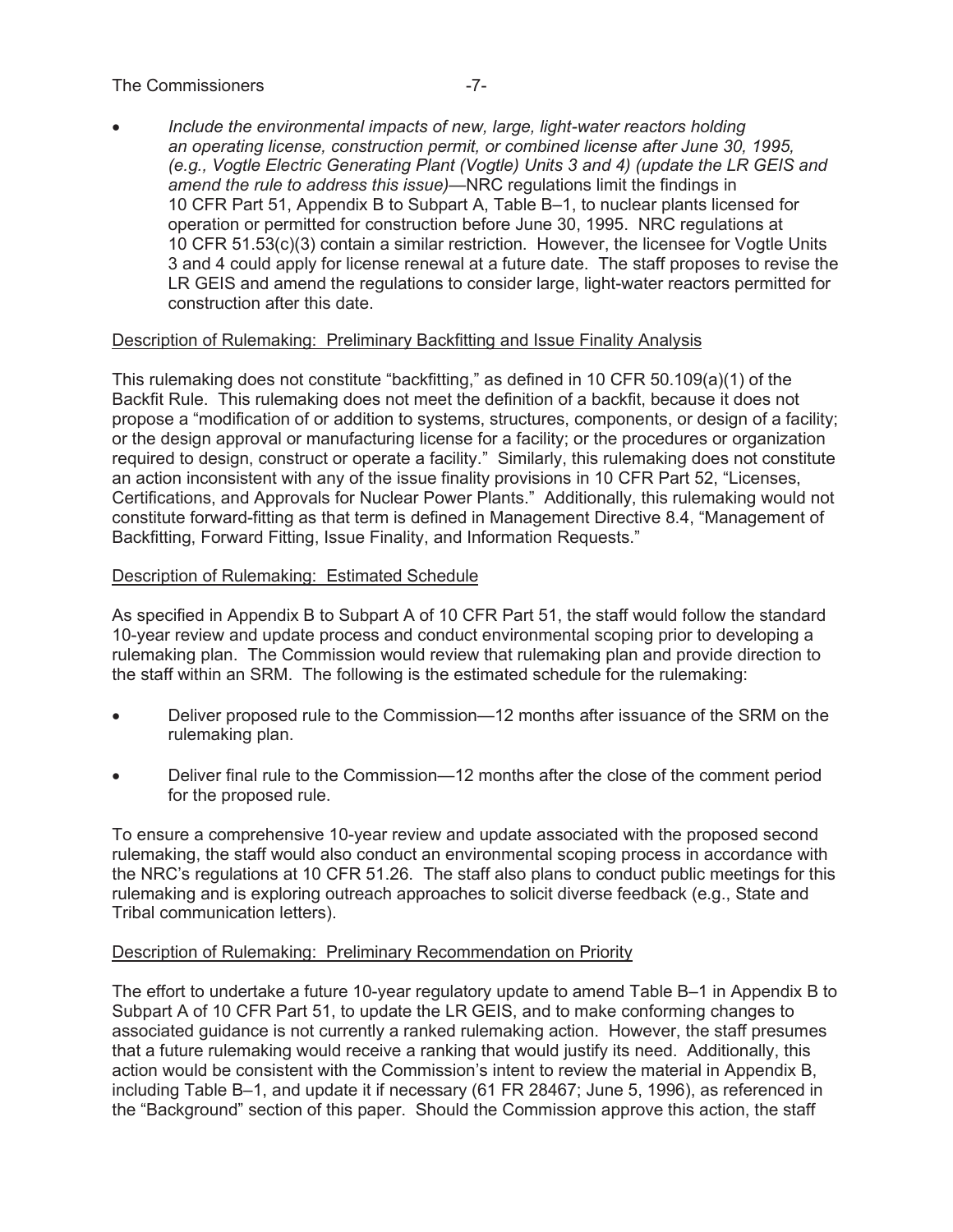will use the current Common Prioritization of Rulemaking methodology to make a final determination on its priority.

### Description of Rulemaking: Estimate of Resources

The enclosure of this report presents an estimate of the resources needed to complete this rulemaking.

# Cumulative Effects of Regulation

This rulemaking would have a net positive impact on the cumulative effects of regulation because it would potentially reduce the regulatory burden for both the NRC and license renewal applicants. The staff would conduct environmental scoping meetings as well as public meetings on the draft LR GEIS, proposed rule, and associated guidance documents; provide sufficient time for public comment; and conduct additional public outreach, as needed.

The staff recognizes that there could be other rulemaking projects that would affect 10 CFR Part 51; at the time the rule is developed, the staff will coordinate with other 10 CFR Part 51 rulemaking activities to limit overlapping attributes and requirements to minimize the cumulative effects of regulation on applicants and licensees.

# Agreement State Considerations

This rulemaking would not affect Agreement States. The rule changes are limited to 10 CFR Part 51 environmental protection regulations specific to nuclear power plant license renewals.

# Guidance

In conjunction with this rulemaking, the staff would update and revise Regulatory Guide 4.2, Supplement 1, as revised, and NUREG-1555, Supplement 1, as revised, to incorporate any changes resulting from the LR GEIS and rule update.

### Advisory Committee on Reactor Safeguards Review

This rulemaking would be limited to the environmental protection regulations in 10 CFR Part 51 specific to nuclear power plant license renewal, would not involve safety regulations, and, therefore, would not require Advisory Committee on Reactor Safeguards review.

### Committee to Review Generic Requirements Review

This rulemaking would be limited to the environmental protection regulations in 10 CFR Part 51 specific to nuclear power plant license renewal. The staff has determined that backfit regulations and issue finality provisions do not apply to this rulemaking, as explained in "Description of Rulemaking: Preliminary Backfitting and Issue Finality Analysis" above, and, therefore, would not require review by the Committee to Review Generic Requirements.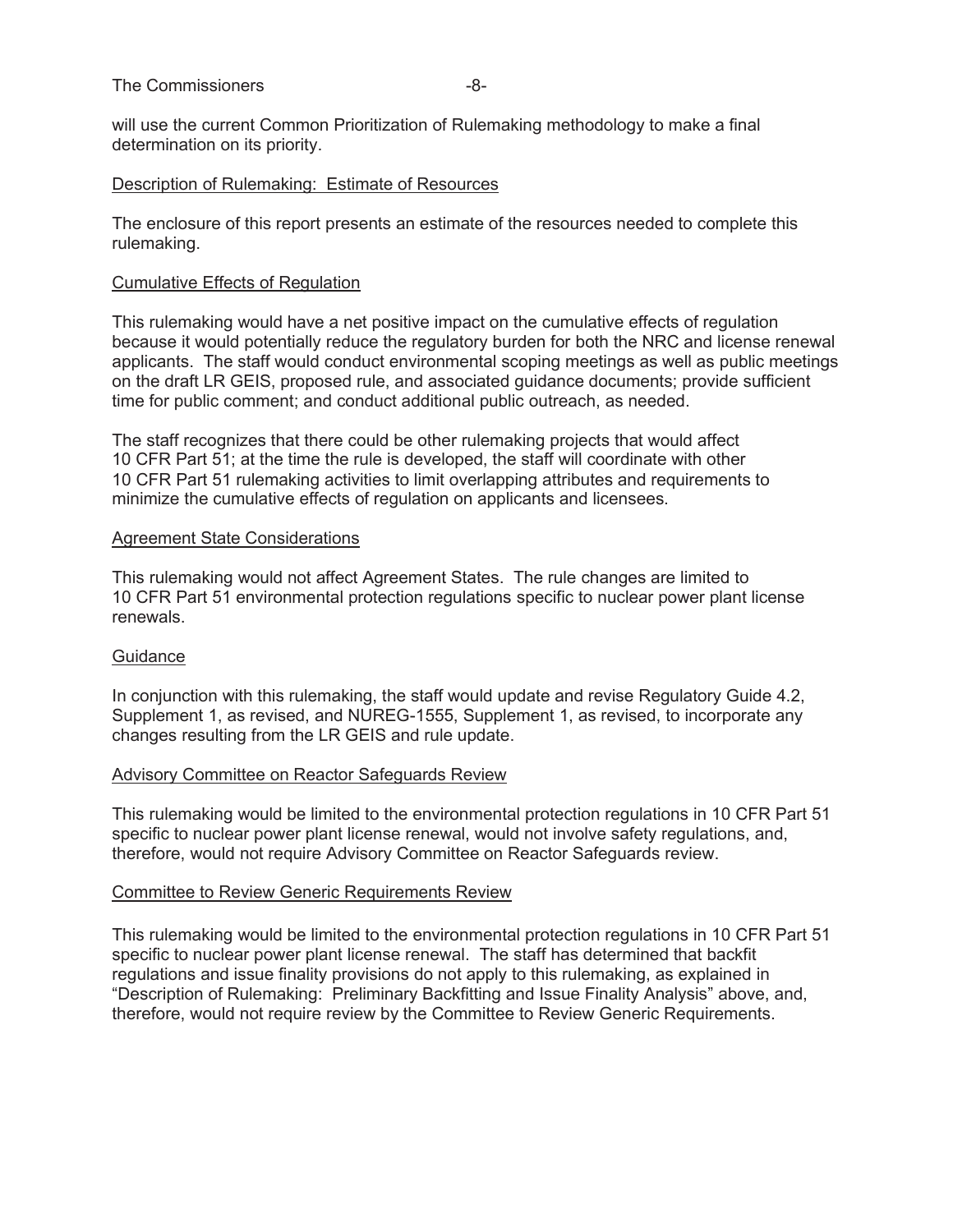### The Commissioners and the Commissioners of the state of the state of the state of the state of the state of the state of the state of the state of the state of the state of the state of the state of the state of the state

### Analysis of Legal Matters

The Office of the General Counsel has reviewed this rulemaking plan and has not identified any issues necessitating a separate legal analysis at this time.

#### COMMITMENT:

The NRC is tracking this rulemaking action in its centralized rulemaking tracking and reporting system. If the Commission approves initiation of the rulemaking, the staff will proceed to update the LR GEIS and draft a proposed rule for Commission review and approval on a timeline consistent with the Commission's direction.

#### RECOMMENDATION:

The staff recommends that the Commission approve Alternative 2 (Deferred Rulemaking) as presented in this rulemaking plan to defer further updates to Table B–1 in Appendix B to Subpart A of 10 CFR Part 51 and the LR GEIS and associated guidance documents to the next revision cycle.

#### RESOURCES:

The enclosure includes an estimate of the resources needed to complete this rulemaking.

#### COORDINATION:

The Office of the General Counsel has no legal objection to this action. The Office of the Chief Financial Officer has reviewed this paper and has no concerns with the estimated resources in the enclosure.

Daniel H. Digitally signed by Dorman 22:37:48 -04'00'

Daniel H. Dorman Executive Director for Operations

Enclosure: Resources for Rulemaking Plan for Renewing Nuclear Power Plant Operating Licenses—Future 10-Year Regulatory Update Cycle

SUBJECT: RULEMAKING PLAN FOR RENEWING NUCLEAR POWER PLANT OPERATING